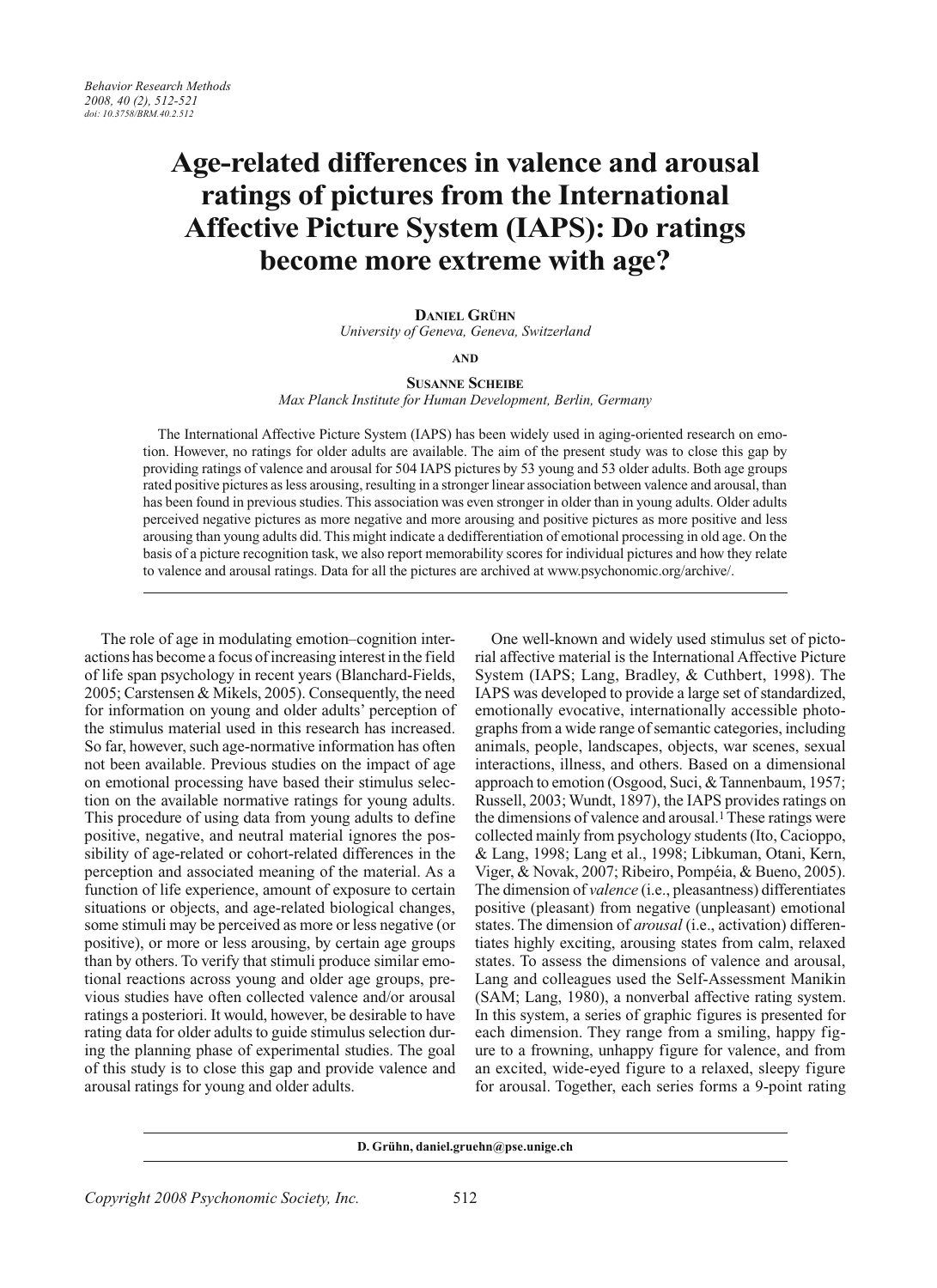scale. Empirical data show that the valence and arousal dimensions are not independent of each other (Ito et al., 1998; Lang et al., 1998; Libkuman et al., 2007; but see Ribeiro et al., 2005). Rather, they form a U-shaped function: Unpleasant pictures tend to be more highly arousing than pleasant pictures, and both pleasant and unpleasant pictures are typically more arousing than neutral pictures.

Can valence and arousal ratings of young adults be generalized to older age groups? The literature on emotion and aging indicates that younger and older adults differ in several aspects of emotional functioning. For example, cross-sectional (e.g., Mroczek & Kolarz, 1998) and longitudinal (e.g., Kunzmann, Little, & Smith, 2000) studies suggest that, in everyday life, older adults experience negative affect less frequently than younger adults do and positive affect about as frequently. Older adults report decreased surgency (the tendency to experience positive emotions very intensely), greater stability of mood, and decreased sensation seeking (Lawton, Kleban, Rajagopal, & Dean, 1992). They further report having better developed emotion regulation capacities (Carstensen, Pasupathi, Mayr, & Nesselroade, 2000; Gross et al., 1997). In addition, there is some evidence that older adults show reduced autonomic reactions to emotional stimuli (e.g., Levenson, Carstensen, Friesen, & Ekman, 1991; but see Kunzmann & Grühn, 2005). These age-related differences in emotional experience, control, and reactivity may affect the perceived valence and arousal of emotional pictures. For example, older adults' reduced autonomic reactivity to emotional stimuli may lead them to perceive emotional pictures as less arousing.

A few previous studies have obtained valence and/or arousal ratings of IAPS pictures from young and older adults, with inconsistent results (Backs, da Silva, & Han, 2005; Charles, Mather, & Carstensen, 2003; Mather & Knight, 2005; Mikels, Larkin, Reuter-Lorenz, & Carstensen, 2005; Smith, Hillman, & Duley, 2005; Wieser, Mühlberger, Kenntner-Mabiala, & Pauli, 2006). Most of these studies have used only a small subset of IAPS pictures and, sometimes, oversimplified ratings, which has restricted the possibility of obtaining significant age-related differences in the perception of affective pictures. Charles et al. used 27 IAPS pictures in their study of emotional memory. They asked young and older participants to categorize pictures as positive, neutral, or negative. The authors stated that the subjective valence categorizations mapped the a priori valence categories. However, the assessment of the subjective categorizations was probably too coarse to show age-related shifts in stimuli connotation. Mikels et al. also found no age differences when they asked young and older participants to rate the emotional intensity of 40 neutral, 40 positive, and 40 negative IAPS image pairs. Age differences were also absent in the valence and arousal ratings of 41 IAPS images used in Study 2 by Mather and Knight and in the valence and arousal ratings of 54 IAPS images used by Wieser and colleagues.

Other studies, however, have reported age differences in IAPS ratings between young and older adults. In their Study 1, Mather and Knight (2005) found that

overall, older adults rated a set of 41 IAPS images more positively than young adults did. Specifically, older adults rated neutral and positive pictures more positively than young adults did, whereas the two groups did not differ in their valence ratings for negative pictures. Smith et al. (2005) investigated self-reports of valence and arousal in response to 45 IAPS pictures that were selected to depict, equally often, scenes of younger adults, scenes of older adults, or scenes that were not age associated. Older adults rated the pictures as more positive and more arousing than young adults did. Unfortunately, the authors did not investigate whether the age relevance of the pictures had any influence on these ratings. Backs et al. (2005) conducted the most systematic study on age differences in affective experiences of IAPS pictures. They collected valence and arousal ratings of 90 IAPS pictures from 21 young and 21 older adults. The pictures were selected to equally represent five different regions of the evaluative space formed by valence and arousal: pleasant–aroused, pleasant–calm, neutral, unpleasant–calm, and unpleasant–aroused. Age group differences emerged in the quadratic relationship between valence and arousal, which was less pronounced in older than in young adults. A closer look revealed, however, that these age differences were restricted to pleasant pictures: Young adults rated pleasant–aroused pictures as more arousing and pleasant than older adults did, whereas older adults rated pleasant–calm pictures as more pleasant, yet less arousing, than young adults did. The differential ratings by young and older adults may reflect an age-related increase in a preference for low-arousing stimuli and activities. This seems to be consistent with the above-mentioned finding of lower surgency and sensation seeking in older adults (Lawton et al., 1992).

Thus, some studies have shown age differences in the perception of the IAPS pictures, whereas others have not. Most studies have used, however, only a small subset of IAPS pictures, which has limited their ability to find age differences and to generalize to other pictures. Moreover, most studies have not provided ratings for individual pictures. The goal of the present study was to investigate the impact of age on valence and arousal ratings of IAPS pictures and to make these ratings available to other researchers. To provide a useful set for picture selection in future studies, we expanded past research by investigating a larger set of pictures. Young and older adults completed a recognition memory task involving 504 IAPS pictures and subsequently rated the pictures for valence and arousal, using the SAM figures (Lang, 1980). We report valence and arousal data for each of the 504 IAPS pictures separately for younger and older adults and correlate these ratings with past ratings (Ito et al., 1998; Lang et al., 1998; Libkuman et al., 2007; Ribeiro et al., 2005). We also report younger and older adults' memorability scores for each picture on a recognition task.

### **METHOD**

#### **Participants**

Fifty-three young (18–31 years of age,  $M = 25.23$ ,  $SD = 3.39$ ; 45.3% of them female) and 53 older adults (63–77 years of age, *M*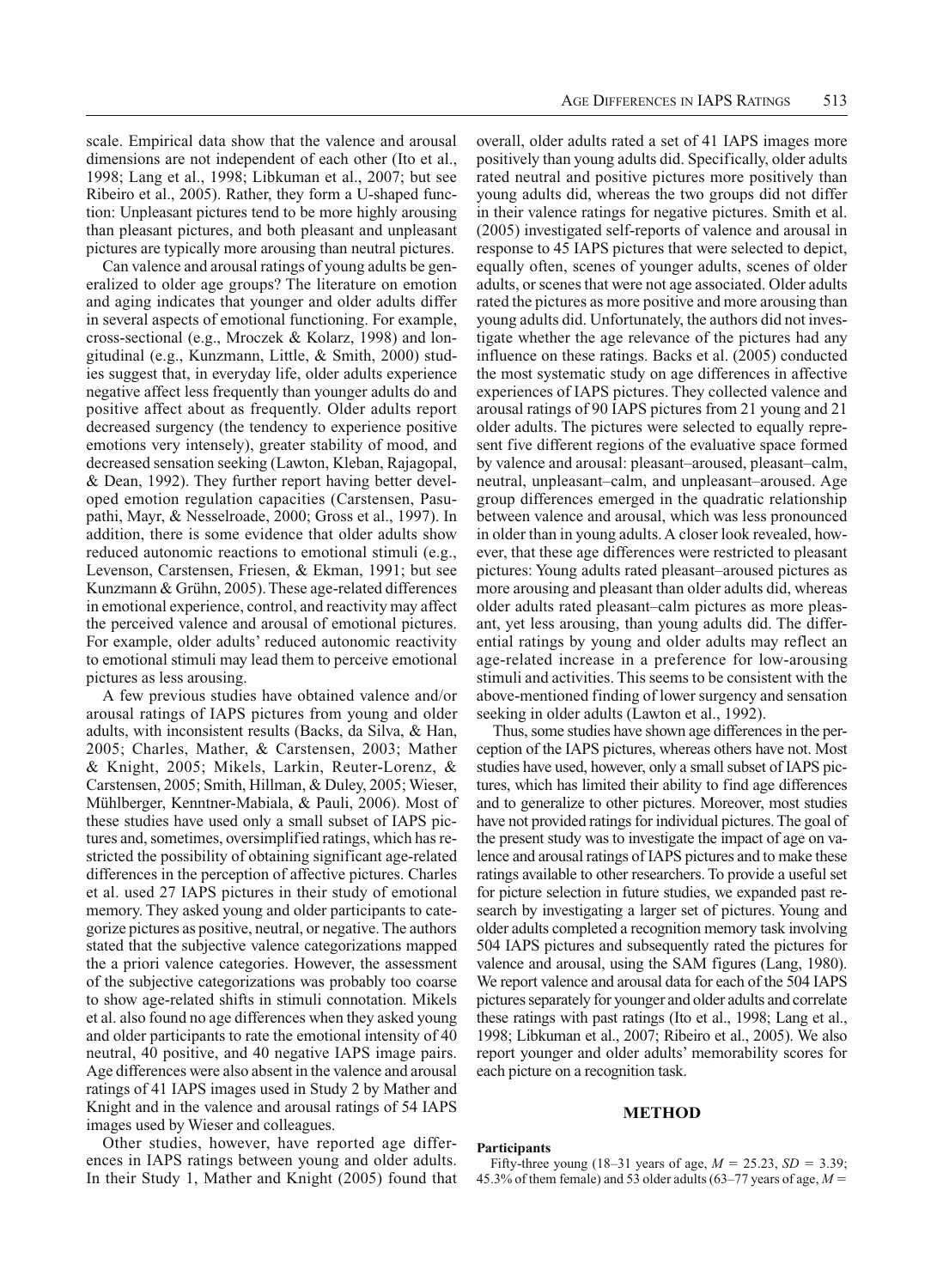| 168 Positive Pictures Based on Normative Ratings (Lang, Bradley, & Cuthbert, 1998) |      |                        |                  |      |                  |      |                  |      |
|------------------------------------------------------------------------------------|------|------------------------|------------------|------|------------------|------|------------------|------|
|                                                                                    |      | Total                  | Negative         |      | Neutral          |      | Positive         |      |
| Rating Source                                                                      | M    | SD                     | $\boldsymbol{M}$ | SD   | $\boldsymbol{M}$ | SD   | $\boldsymbol{M}$ | SD   |
|                                                                                    |      | Valence Ratings        |                  |      |                  |      |                  |      |
| Young adults                                                                       | 4.93 | 1.59                   | 3.01             | 0.72 | 5.32             | 0.73 | 6.44             | 0.67 |
| Older adults                                                                       | 5.02 | 1.94                   | 2.70             | 0.96 | 5.55             | 0.88 | 6.82             | 0.84 |
| Lang, Bradley, & Cuthbert, 1998                                                    | 5.05 | 1.86                   | 2.81             | 0.59 | 5.15             | 0.43 | 7.20             | 0.47 |
| Ito, Cacioppo, & Lang, 1998                                                        | 5.17 | 2.00                   | 2.84             | 0.73 | 5.08             | 0.69 | 7.14             | 0.74 |
| Libkuman, Otani, Kern, Viger, & Novak, 2007                                        | 4.27 | 1.80                   | 2.25             | 0.72 | 4.31             | 0.76 | 6.10             | 1.01 |
| Ribeiro, Pompéia, & Bueno, 2005                                                    | 5.16 | 2.38                   | 2.27             | 0.83 | 5.28             | 0.90 | 7.70             | 0.65 |
|                                                                                    |      | <b>Arousal Ratings</b> |                  |      |                  |      |                  |      |
| Young adults                                                                       | 4.12 | 1.54                   | 5.98             | 0.94 | 3.18             | 0.78 | 3.20             | 0.66 |
| Older adults                                                                       | 4.31 | 1.93                   | 6.71             | 1.09 | 3.31             | 0.84 | 2.90             | 0.74 |
| Lang et al., 1998                                                                  | 4.73 | 1.16                   | 5.39             | 0.76 | 3.53             | 0.83 | 5.27             | 0.76 |
| Ito et al., 1998                                                                   | 4.81 | 1.31                   | 5.64             | 1.06 | 3.45             | 0.95 | 4.92             | 1.01 |
| Libkuman et al., 2007                                                              | 3.59 | 1.07                   | 4.00             | 0.85 | 2.66             | 0.84 | 4.04             | 0.90 |
| Ribeiro et al., 2005                                                               | 5.40 | 1.62                   | 7.25             | 0.91 | 4.61             | 0.80 | 4.42             | 1.18 |

**Table 1 Descriptive Statistics for the 504 IAPS Pictures and for the Subsets of 168 Negative, 168 Neutral, and 168 Positive Pictures Based on Normative Ratings (Lang, Bradley, & Cuthbert, 1998)**

Note—Descriptive statistics for Ito et al. (1998), Libkuman et al. (2007), and Ribeiro et al. (2005) are based on subsets of 290 pictures (99 negative, 70 neutral, and 121 positive), 430 pictures (141 negative, 136 neutral, and 153 positive), and 426 pictures (139 negative, 135 neutral, and 152 positive), respectively.

 $69.61$ ,  $SD = 3.58$ ;  $52.8%$  of them female) were recruited in Berlin for two testing sessions via local newspaper advertisements. The sample was stratified by educational level (54.7% with 12 and more years of schooling; 45.3% with less than 12 years of schooling). The participants received  $\epsilon$ 30 as compensation.

Due to the stratification procedure, young  $(M = 13.56, SD = 3.39)$ and older  $(M = 13.17, SD = 4.09)$  adults were similar regarding years of education  $[F(1,104) = 0.28, p = .60, \eta^2 < .01]$ . As has been generally found in past research, young adults ( $M = 56.8$ ,  $SD =$ 11.3) performed better than older adults ( $M = 41.5$ ,  $SD = 8.9$ ) in a perceptual speed task (digit symbol substitution task; Wechsler, 1981) [ $F(1,104) = 59.52, p < .01, \eta^2 = .36$ ], whereas older adults  $(M = 35.47, SD = 3.71)$  were better than young adults  $(M = 32.54,$  $SD = 4.27$ ) in a vocabulary task (WST; Schmidt & Metzler, 1992)  $[F(1,104) = 14.15, p < .01, \eta^2 = .12]$ . Age groups did not differ in positive affect [young,  $M = 4.65$ ,  $SD = 1.05$ ; old,  $M = 5.01$ ,  $SD =$  $(0.89; F(1,101) = 3.62, p = .06, \eta^2 = .03$ ], measured with the PANAS (Watson, Clark, & Tellegen, 1988), using a scale from 1 (*not at all*, *hardly*) to 7 (*very strongly*, *extremely*). However, young adults reported more negative affect  $(M = 3.85, SD = 0.94)$  than older adults did ( $M = 2.80$ ,  $SD = 0.77$ ) [ $F(1,101) = 38.76$ ,  $p < .01$ ,  $\eta^2 = .28$ ].

#### **Stimuli**

For this study, 504 pictures were selected from the IAPS (Lang et al., 1998), representing an equal number of negative  $(n = 168)$ , neutral ( $n = 168$ ), and positive ( $n = 168$ ) pictures. We excluded pictures that (1) revealed major sex-related differences in valence and arousal ratings from the IAPS normative data, (2) were ambiguous in the depicted content, or (3) were of poor photographic quality. On the basis of the normative data by Lang and colleagues, positive and negative pictures were selected to match on emotional arousal  $[F(1,334) = 2.19, p = .14, \eta^2 < .01]$ . However, neutral pictures in the selected set revealed lower arousal ratings than did negative  $[F(1,334) = 463.24, p < .01, \eta^2 = .58]$  and positive  $[F(1,334) =$ 404.46,  $p < .01$ ,  $\eta^2 = .55$ ] pictures. Table 1 provides mean IAPS normative ratings of valence and arousal for the selected pictures. Figure 1A shows the distribution of the 504 selected pictures based on the normative ratings provided by Lang and colleagues.

Two research assistants coded the IAPS pictures for their content— that is, whether they displayed predominantly people, animals, scenery/landscapes, or objects (rater agreement:  $\kappa = .93$ ). Our selected set of pictures was composed of 277 people, 151 object, 47 animal, and 29 landscape pictures.

#### **Procedure**

At the beginning of the first session, the participants performed a picture recognition task (for approximately 20 min; for details of the recognition task, see Grühn, Scheibe, & Baltes, 2007) and two cognitive tasks (~15 min): a perceptual speed task and a vocabulary task. After these tasks, the participants were asked to rate 252 pictures on valence and arousal. Thus, each participant rated only one half of the total picture set. To do this, the 504 pictures were divided into four sets with an equal number of positive, negative, and neutral pictures. Each participant received two sets; sets were counterbalanced across participants. In a first block, all 252 pictures were rated on valence; in a second block, the same 252 pictures were rated on arousal. The pictures were presented on a computer screen at random with the corresponding 9-point SAM figure below. To complete the rating task, the participants took 20–35 min. The second session (approximately 1 week after the first session) was devoted primarily to the assessment of person characteristics (including trait affect).

#### **RESULTS**

#### **Correlations Between Valence and Arousal in Present and Previous Ratings**

To verify the generalizability of the obtained ratings, we compared our ratings of young and older adults with available ratings of young adults from previous studies (Ito et al., 1998; Lang et al., 1998; Libkuman et al., 2007; Ribeiro et al., 2005).2 Whereas the normative data by Lang and colleagues provide ratings for all 504 pictures, the sets used by Ito et al., Libkuman et al., and Ribeiro et al. overlapped with the present set of pictures for only 290 pictures (99 negative, 70 neutral, and 121 positive; categorization based on the normative ratings by Lang et al., 1998), 430 pictures (141 negative, 136 neutral, and 153 positive), and 426 pictures (139 negative, 135 neutral, and 152 positive), respectively. Table 2 provides the intercorrelation matrix: Valence ratings in the present study were highly consistent with previous valence ratings (.85  $\leq r \leq$ .92), suggesting that the participants in this study agreed substantially with those in previous studies on which pictures they perceived as positive, neutral, and negative. In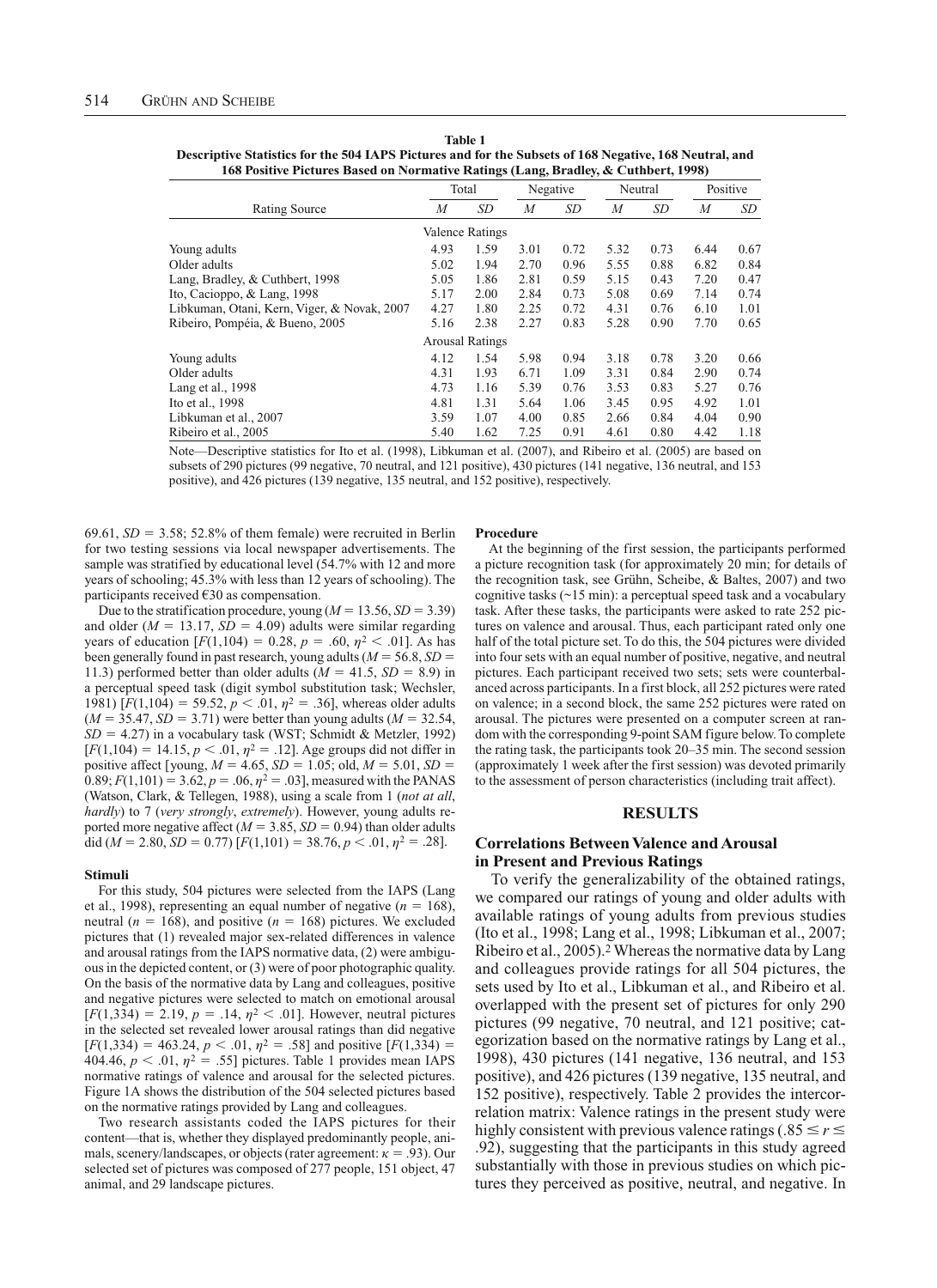

**Figure 1. Scatterplots for valence and arousal ratings of the 504 pictures selected from the International Affective Picture System by different rating sources: (A) Lang, Bradley, and Cuthbert, 1998; (B) Ito, Cacioppo, and Lang, 1998 (only 290 pictures); (C) Libkuman, Otani, Kern, Viger, and Novak, 2007 (only 430 pictures); (D) Ribeiro, Pompéia, and Bueno, 2005 (only 426 pictures); (E) present study's young adults' ratings; and (F) present study's older adults' ratings. The linear and quadratic associations between valence and arousal ratings are represented by solid and dashed lines, respectively.**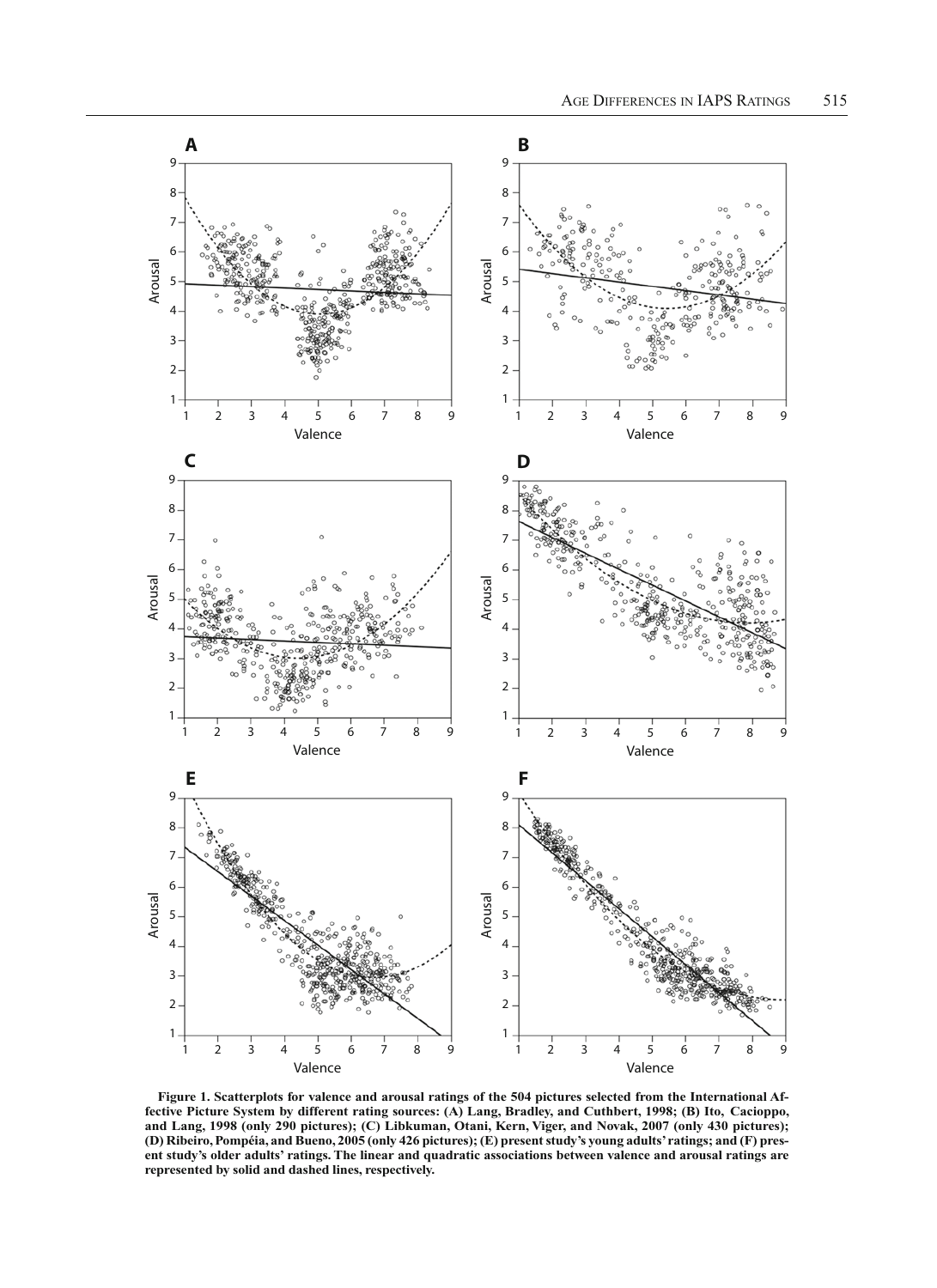| From Past Rating Studies for the 504 IAPS Pictures |           |          |           |                        |           |          |          |          |          |          |          |
|----------------------------------------------------|-----------|----------|-----------|------------------------|-----------|----------|----------|----------|----------|----------|----------|
|                                                    |           | 2        | 3         | 4                      | 5         | 6        | 7        | 8        | 9        | 10       | 11       |
|                                                    |           |          |           | Valence Ratings        |           |          |          |          |          |          |          |
| 1. Young adults                                    |           |          |           |                        |           |          |          |          |          |          |          |
| 2. Old adults                                      | $.95***$  |          |           |                        |           |          |          |          |          |          |          |
| 3. Lang, Bradley, & Cuthbert, 1998                 | $.92**$   | $.90**$  |           |                        |           |          |          |          |          |          |          |
| 4. Ito, Cacioppo, & Lang, 1998                     | $.91***$  | $.89***$ | $.96***$  |                        |           |          |          |          |          |          |          |
| 5. Libkuman, Otani, Kern, Viger,                   |           |          |           |                        |           |          |          |          |          |          |          |
| & Novak, 2007                                      | $.87***$  | $.85***$ | $.90**$   | $.88***$               |           |          |          |          |          |          |          |
| 6. Ribeiro, Pompéia, & Bueno, 2005                 | $.93***$  | $.92**$  | $.96***$  | $.94***$               | $.89**$   |          |          |          |          |          |          |
|                                                    |           |          |           | <b>Arousal Ratings</b> |           |          |          |          |          |          |          |
| 7. Young adults                                    | $-.85***$ | $-.86**$ | $-.77**$  | $-.79**$               | $-.75***$ | $-.79**$ |          |          |          |          |          |
| 8. Old adults                                      | $-.91**$  | $-.95**$ | $-.84**$  | $-.83**$               | $-.81**$  | $-.87**$ | $.93**$  |          |          |          |          |
| 9. Lang et al., 1998                               | $-.23**$  | $-.27**$ | $-.08$    | $-.11*$                | $-.11*$   | $-.08$   | $.55***$ | $.46**$  |          |          |          |
| 10. Ito et al., 1998                               | $-.36**$  | $-.39**$ | $-.22**$  | $-.22**$               | $-.24**$  | $-.27**$ | $.61***$ | $.53***$ | $.80**$  |          |          |
| 11. Libkuman et al., 2007                          | $-.09$    | $-.12*$  | .01       | $-.01$                 | $-.07$    | .00.     | $.35***$ | $.27**$  | $.70**$  | $.56***$ |          |
| 12. Ribeiro et al., 2005                           | $-.80**$  | $-.83**$ | $-.75***$ | $-.77**$               | $-.73**$  | $-.79**$ | $.86***$ | $.88***$ | $.54***$ | $.62**$  | $.31***$ |

**Table 2 Correlation Matrix of Valence and Arousal Ratings by Young and Older Adults in the Present Study and From Past Rating Studies for the 504 IAPS Pictures**

Note—Correlations with ratings by Ito et al. (1998), Libkuman et al. (2007), and Ribeiro et al. (2005) are based on overlapping subsets of 290, 430, and 426 pictures, respectively.  $\frac{*}{p} < .05$ .  $\frac{*}{p} < .01$ .

contrast, arousal ratings were only moderately correlated with previous arousal ratings (.26  $\le r \le$  .88). Thus, the present participants agreed considerably but also deviated significantly from participants' ratings in previous studies in terms of which pictures they perceived as low, intermediately, and highly arousing. However, arousal ratings were highly correlated with previous valence ratings  $(-.75 \le r \le -.84)$ . Moreover, both dimensions, valence and arousal, were highly intercorrelated within subsamples of young  $(r = -.85)$  and older  $(r = -.95)$  adults.<sup>3</sup> This suggests that the participants had a strong tendency to rate negative pictures as more arousing than positive pictures. In other words, the participants in this study did not seem to differentiate much between arousal and valence.

The magnitude of the association between valence and arousal was surprising, since it deviated from the pattern reported in previous studies (Backs et al., 2005; Ito et al., 1998; Lang et al., 1998; Libkuman et al., 2007; but see Ribeiro et al., 2005). These studies showed a U-shaped function between arousal and valence: Very positive and very negative pictures were typically rated as highly arousing, whereas less emotional and neutral pictures were rated as less arousing. Indeed, we selected our pictures on the basis of such a U-shaped association: Looking at the normative ratings for the selected 504 pictures by Lang and colleagues, there was no significant linear association (*R*<sup>2</sup> .01), but there was a significant quadratic association  $(R^2 = .39)$  between valence and arousal (see Figure 1A). In our ratings for the same set of pictures, however, there was a strong linear association  $(R^2 = .86)$  and only a weak, although significant, quadratic association  $(R^2 = .05)$ . Generally, our participants rated positive pictures as less arousing than did previous participants.

Regarding the impact of age, young and older adults' ratings revealed a highly similar correlation pattern. This was also indicated by high between-age-group correlations for valence  $(r = .95)$  and arousal  $(r = .93)$ . However, older adults showed an even stronger association between valence and arousal  $(r = -.95)$  than young adults did  $(r = -.85)$ 

 $(Z = -2.88, p < .01)$ . Examining linear and quadratic associations between valence and arousal within each age group further supported this finding. Older adults' valence ratings had a stronger linear association with arousal  $(R^2 =$ .90) than young adults' ratings did  $(R^2 = .73)$ . In contrast, ratings of valence showed a stronger quadratic association with arousal for young adults  $(R^2 = .10)$  than with that for older adults ( $R^2 = .03$ ; all four  $ps < .01$ ). Figure 1 presents individual pictures rated by young (panel E) and older (panel #F) adults, together with estimated lines for linear (solid) and quadratic (dashed) effects.

#### **Mean Differences in Valence and Arousal in Present and Previous Ratings**

Table 1 provides mean ratings of valence and arousal from the present and previous rating studies (Ito et al., 1998; Lang et al., 1998; Libkuman et al., 2007; Ribeiro et al., 2005) across the 504 IAPS pictures and separately for positive, negative, or neutral pictures classified on the basis of the normative IAPS ratings.4 In a first step, we compared ratings by young and older adults. In a second step, we compared our ratings with the normative IAPS ratings. To compare valence and arousal ratings across age groups, two  $3 \times 2$  (valence category  $\times$  age group) mixed ANOVAs were performed at the picture level. Valence category (negative, neutral, or positive, based on normative ratings) served as the between-pictures factor, and age group (young or old) as the within-pictures factor. For both dimensions, we obtained significant main effects of age group [valence,  $F(1,501) =$ 16.88,  $\eta^2 = .03$ ; arousal,  $F(1,501) = 43.88$ ,  $\eta^2 = .08$ ] and valence category [valence,  $F(2,501) = 1,120.27, \eta^2 = .82;$ arousal,  $F(2,501) = 912.51$ ,  $\eta^2 = .79$ ], as well as significant interactions between age group and valence category [valence,  $F(2,501) = 62.99$ ,  $\eta^2 = .20$ ; arousal,  $F(2,501) =$  $108.68$ ,  $\eta$ <sup>2</sup> = .30; all *ps* < .01].

Follow-up analyses for each valence category revealed a general pattern that older adults' ratings were more extreme than ratings by young adults. Regarding valence, older adults rated negative pictures as more negative than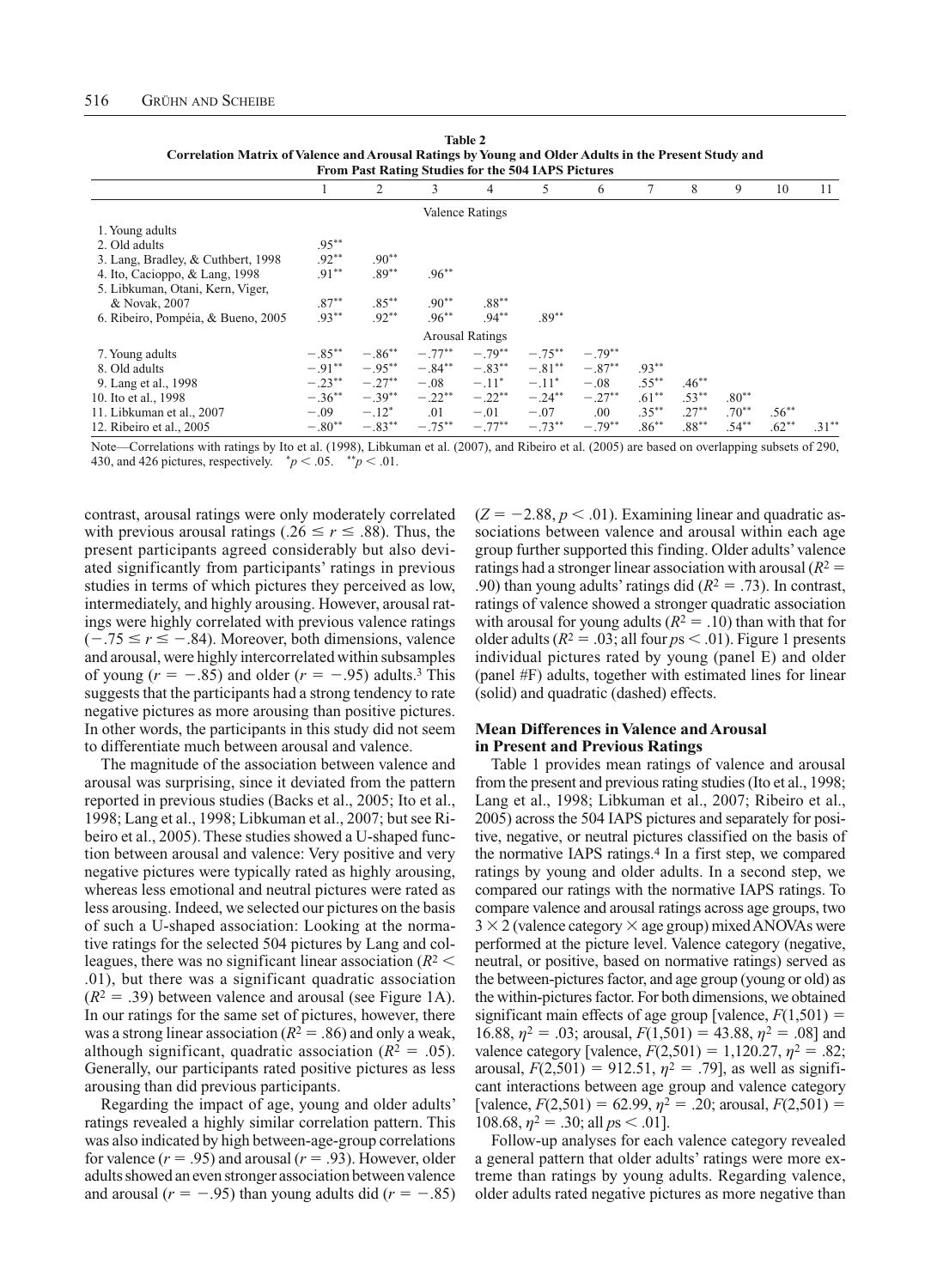

**Figure 2. Scatterplots between young and older adults' ratings for the 504 pictures from the International Affective Picture System, separately for valence and arousal.**  The solid line represents perfect fit  $(r = 1.00)$ .

young adults did  $[F(1,167) = 45.89, \eta^2 = .22]$ . In contrast, older adults rated neutral  $[F(1,167) = 29.12, \eta^2 =$ .15] and positive  $[F(1,167) = 65.59, \eta^2 = .28]$  pictures as more positive than young adults did. Regarding arousal, older adults rated negative  $[F(1,167) = 178.46, \eta^2 =$ .52] and neutral  $[F(1,167) = 8.72, \eta^2 = .05]$  pictures as more arousing than young adults did, whereas they rated positive pictures as less arousing than young adults did  $[F(1,167) = 38.69, \eta^2 = .19;$  all  $ps < .01$ ]. Thus, older adults rated negative pictures as more negative and more arousing and positive pictures as more positive and less arousing than young adults did.

To contrast our ratings with the normative ratings (Lang et al., 1998), we conducted separate univariate ANOVAs for each valence category, age group, and rating dimension. For valence, our obtained ratings showed a tendency to the neutral midpoint of the response scale: As compared with the normative ratings, positive pictures were rated as less positive [young,  $F(1,167) = 277.53, p < .01, \eta^2 = .62$ ; old,  $F(1,167) = 36.55, p < .01, \eta^2 = .18$ ], neutral pictures were rated as somewhat more positive [young,  $F(1,167) = 10.76$ ,  $p < .01, \eta^2 = .06$ ; old,  $F(1,167) = 45.61, p < .01, \eta^2 =$ .22], and negative pictures were rated as less negative by young adults  $[F(1,167) = 18.36, p < .01, \eta^2 = .10]$  and similarly negative by older adults  $[F(1,167) = 18.36, p = .08,$  $\eta^2$  = .02]. In contrast, arousal ratings by young and older adults were more extreme (i.e., biased toward the endpoints of the response scale) than the normative ratings: Positive [young,  $F(1,167) = 2,561.81, \eta^2 = .94$ ; old,  $F(1,167) =$ 2,034.42,  $\eta^2 = .92$ ] and neutral [young,  $F(1,167) = 30.76$ ,  $\eta^2$  = .16; old, *F*(1,167) = 8.39,  $\eta^2$  = .05] pictures were rated as less arousing, whereas negative pictures were rated as more arousing [young,  $F(1,167) = 85.59$ ,  $\eta^2 = .34$ ; old,  $F(1,167) = 338.93, \eta^2 = .67$ ; all  $ps < .01$ .

# **Age-Related Differences in Valence and Arousal Ratings of Individual Pictures**

To address the question of age-related differences in the perception of individual pictures, univariate ANOVAs were conducted for each picture. Age (young vs. old) was treated as a between-subjects factor, and the respective valence or arousal rating as a dependent variable. This procedure resulted in 2 (dimensions)  $\times$  504 (pictures) = 1,008 univariate analyses. The large number of analyses was expected to result in several significant effects by chance (approximately 5% significant results for an alpha level of .05). Nevertheless, the significance level was not adjusted, since we considered it more important to maximize our chance of identifying all pictures with agerelated differences than to minimize the risk of false alarms. The archived file contains these picturewise analyses for valence and arousal ratings.5

Figure 2 presents scatterplots between young and older adults' ratings separately for valence and arousal; each dot represents 1 of the 504 pictures. Although the correlation between valence ratings for young and older adults was extremely high  $(r = .95)$ , the analyses for valence revealed a substantial number of significant mean differences at the level of individual pictures: The valence ratings for young and older adults differed for 151 pictures (30.0% of 504 pictures): Young adults rated 89 pictures (17.7%) as more positive (or less negative) and 62 pictures (12.3%) as more negative (or less positive) than older adults did. As is evident in Figure 2, older adults rated positive pictures more positively and negative pictures more negatively than young adults did. The analyses for arousal also revealed a substantial number of significant mean differences by age group. Specifically, arousal ratings between young and older adults differed for 94 pictures (18.7%): Older adults rated 73 pictures as more arousing and 21 pictures as less arousing than young adults did. In general, older adults rated negative pictures as more arousing and positive pictures as less arousing than young adults did.

Which pictures revealed significant age differences? In an exploratory approach, we looked at the specific content of these pictures. The IAPS pictures cover a wide and diverse range of scenes and themes. Pictures with age dif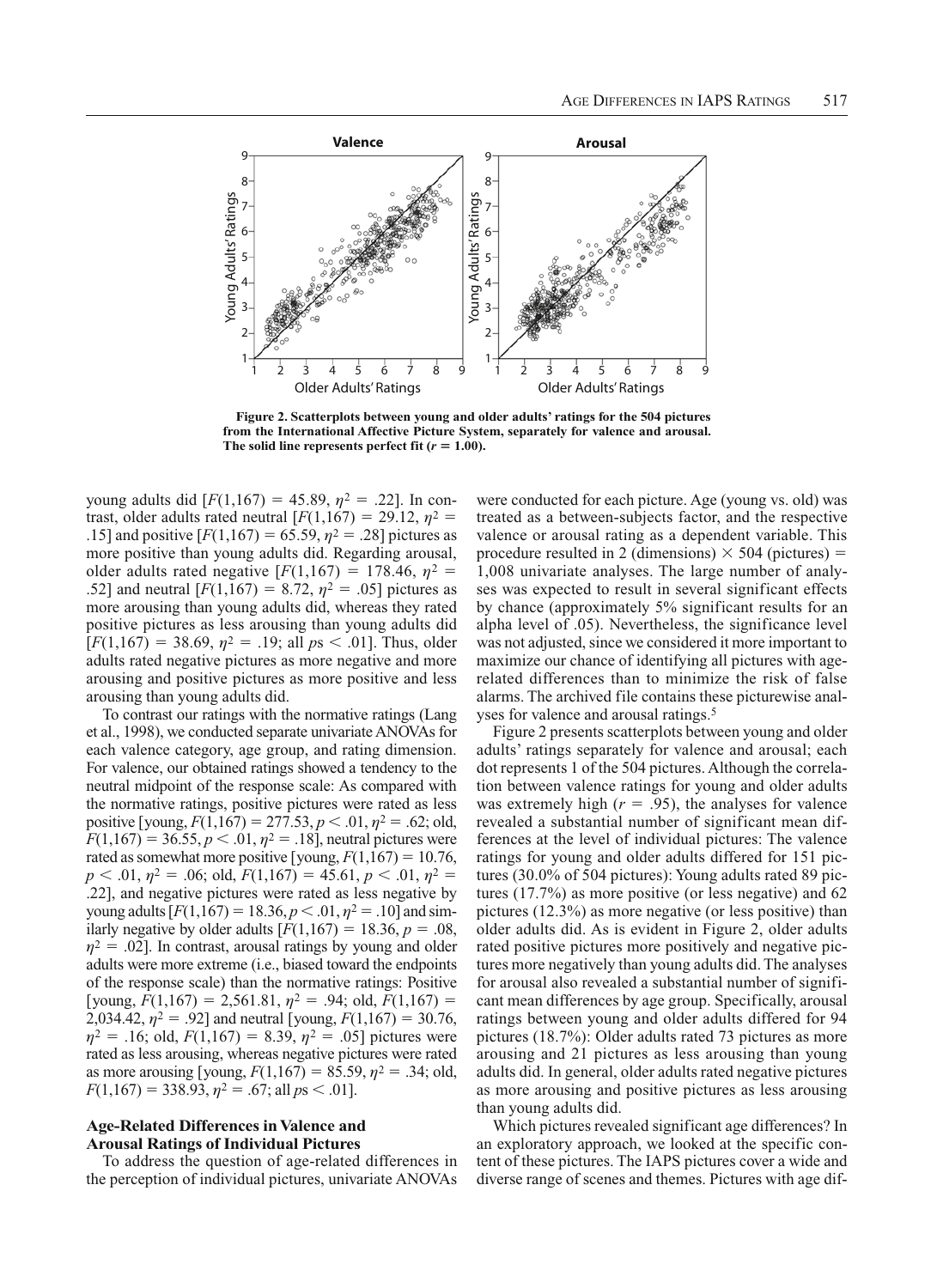ferences in valence or arousal ratings were found in every content area. However, we observed that a large proportion of pictures with age differences, in contrast to ageinvariant pictures, were found in two domains: pictures of couples and pictures of violent acts. In general, older adults rated pictures of couples more positively and pictures of violence more negatively than young adults did.6

Taken together, the number of significant age-related differences in both valence and arousal ratings of individual pictures was much higher than was to be expected by chance. Most age differences were found in valence ratings. To the extent that these age differences in picture perception are related to memory for or attention to these pictures, this finding has substantial implications for aging- oriented research with IAPS pictures. In other words, observed age differences in processing emotional pictures may be partly explained by age differences in the perception of these pictures.

# **Follow-Up Analyses on the Memorability of Individual Pictures**

To provide an initial impression on how age might alter the relation between perception (i.e., ratings of valence and arousal) and processing of emotional pictures, we examined memorability scores for each picture—that is, whether certain pictures are better remembered than others. Our data set provides the opportunity to report such memorability scores. In the recognition task, each picture appeared equally often as a target and a distractor item. Therefore, we were able to compute for each picture a discrimination index *d'* that indicates how easily a picture was discriminated as a target or as a distractor item (Snodgrass & Corwin, 1988). These memorability scores are also provided in the online supplement.

Table 3 shows correlations between memorability and ratings of valence and arousal across the 504 pictures. Ratings of valence were negatively correlated with memorability in young adults, signifying that young adults recognized negative pictures better than they did positive pictures. There was, however, no significant association between ratings of valence and memorability in older adults. This pattern was evident across rating sources (present and past ratings). The correlation between arousal and memorability depended on the source of the arousal rating. Present ratings of arousal were positively related to

memorability in young adults, whereas normative arousal ratings were negatively related to memorability in older adults. However, after partialing out valence, memorability by young adults was unrelated to arousal, whereas memorability by older adults was now consistently negatively correlated with arousal ratings.

## **DISCUSSION**

The goal of the present study was to provide valence and arousal ratings of young *and* older adults for 504 IAPS pictures (Lang et al., 1998). In the social-cognitive aging literature, IAPS pictures are widely used, for example, in experiments on emotion–cognition interactions (e.g., Charles et al., 2003; Mather & Knight, 2005; Mikels et al., 2005). However, the frequently used procedure of using ratings of young adults to classify stimulus material for young and older adults does not take potential age-related or cohort-related shifts in the perception of the material into account. To address this issue, the present article reports mean and correlational differences between valence and arousal ratings for young and older adults and makes these ratings available to other researchers.

The present study revealed three major findings: First, both age groups rated positive pictures as less arousing than was to be expected from the normative IAPS ratings. This pattern brought about a heightened linear association (and weaker quadratic association) between valence and arousal ratings. Second, the linear association between valence and arousal was even stronger (and the quadratic association was even weaker) for older than for young adults. Finally, there were substantial age-related differences in the perception of individual pictures, especially for valence. In general, older adults' evaluations were more extreme in that positive pictures were rated more positively and negative pictures more negatively than was the case for young adults. Similarly, older adults rated positive pictures as less arousing and negative pictures as more arousing than young adults did.

# **Consistencies and Inconsistencies Between Present and Previous Ratings**

Comparing the present ratings with previous ones, the pattern was clear-cut. For valence, ratings for young and older adults were highly correlated with previous ratings.

| Table 3                                                                                                |
|--------------------------------------------------------------------------------------------------------|
| <b>Correlations Between Memorability and Ratings of Valence and Arousal for Young and Older Adults</b> |

|                                             | Correlation Between Memorability and |              |              |              |  |  |  |  |
|---------------------------------------------|--------------------------------------|--------------|--------------|--------------|--|--|--|--|
|                                             | Valence for                          |              | Arousal for  |              |  |  |  |  |
| Rating Source                               | Young Adults                         | Older Adults | Young Adults | Older Adults |  |  |  |  |
| Young adults                                | $-.16*$                              | $(-.08)$     | $.15*$       | $(-.11)^*$   |  |  |  |  |
|                                             | $(-.07)$                             | .03          | (.02)        | $-.08$       |  |  |  |  |
| Older adults                                | $-.16^*$                             | $(-.14)^*$   | $.14*$       | $(-.16)^*$   |  |  |  |  |
|                                             | $(-.08)$                             | .03          | $(-.03)$     | $-.08$       |  |  |  |  |
| Lang, Bradley, & Cuthbert, 1998             | $-.15^*$                             | $(-.02)$     | $(-.02)$     | $(-.18)^*$   |  |  |  |  |
|                                             | $(-.15)^*$                           | .00          | .00          | $-.18^*$     |  |  |  |  |
| Ito, Cacioppo, & Lang, 1998                 | $-.12^*$                             | (.02)        | $(-.04)$     | $-.18^*$     |  |  |  |  |
|                                             | $(-.13)^{*}$                         | .05          | .00.         | $(-.18)^*$   |  |  |  |  |
| Libkuman, Otani, Kern, Viger, & Novak, 2007 | $-.13*$                              | (0.00)       | (.00)        | $(-.10)^*$   |  |  |  |  |
|                                             | $(-.13)^{*}$                         | .01          | .01          | $-.10^*$     |  |  |  |  |
| Ribeiro, Pompéia, & Bueno, 2005             | $-.14^*$                             | .03          | $.10*$       | $(-.18)^*$   |  |  |  |  |
|                                             | $(-.09)$                             | $(-.12)^{*}$ | $(-.01)$     | $-.14^*$     |  |  |  |  |

Note—Values in parentheses are partial correlations for which the corresponding rating of arousal or valence was partialed out. Correlations for Ito et al. (1998), Libkuman et al. (2007), and Ribeiro et al. (2005) are based on 290, 430, and 426 pictures, respectively.  $p < .05$ .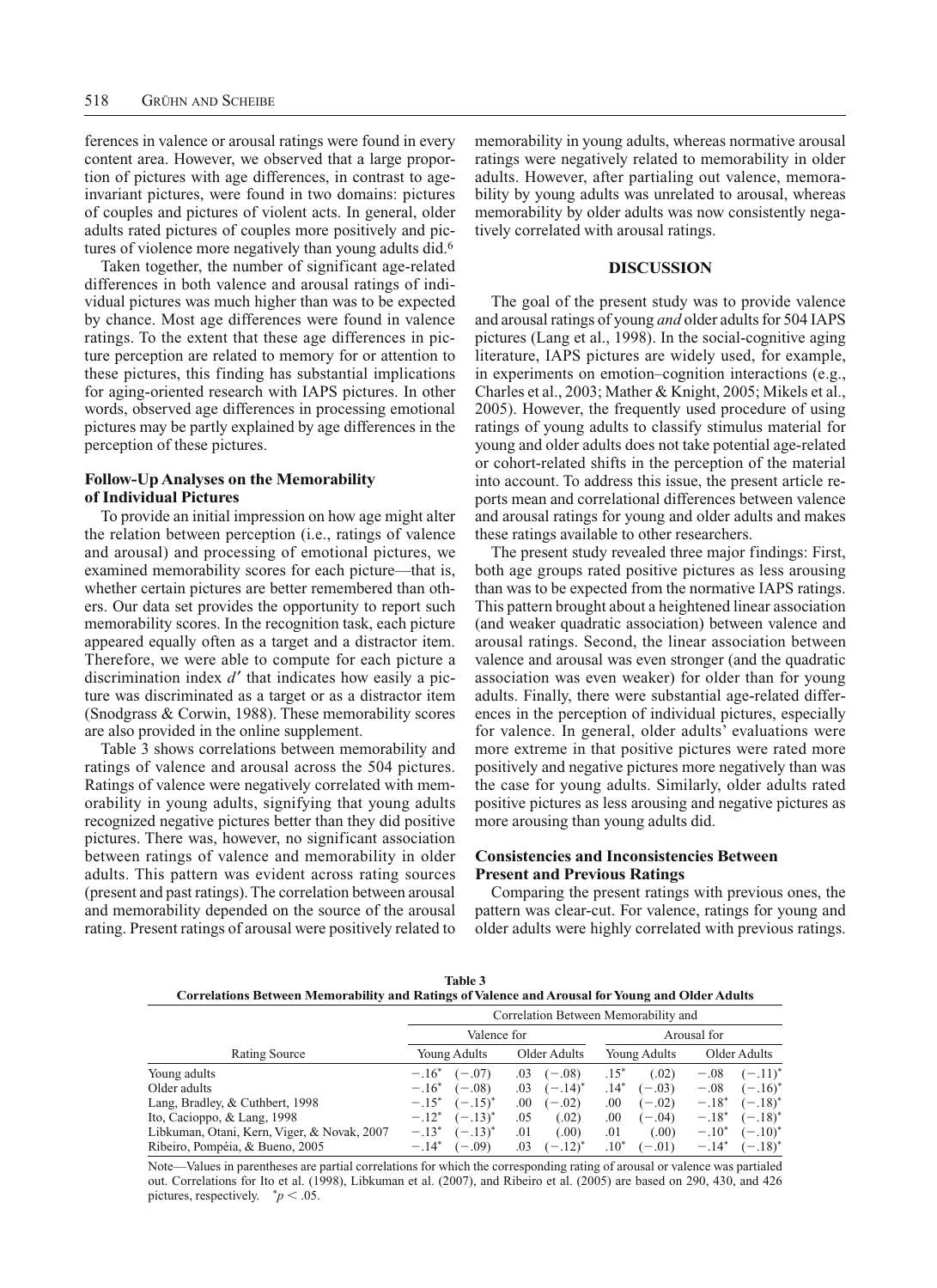Moreover, valence ratings for young and older adults were highly correlated with each other, suggesting a general consensus among age groups in evaluating which picture is more negative or more positive. In contrast, arousal ratings from the present study showed only modest correlations with previous arousal ratings. Notably, though, both age groups largely agreed on the rank order of pictures on the arousal dimension  $(r = .93)$ . A closer look revealed that the discrepancy with previous arousal ratings was especially pronounced for positive pictures: Both age groups rated positive pictures as less arousing than had been shown in previous studies.

Why did our participants rate positive pictures as low arousing rather than as highly arousing, as was also reflected in the strong linear association between valence and arousal ratings? We offer four potential explanations for these differences between present and past ratings: The different pattern may have been due to differences in historical time periods, assessment methods, habituation effects, and/or cross-cultural differences. First, the normative ratings by Lang et al. (1998) were mostly collected 10 or 20 years ago. What seems arousing may have changed over time, especially if one considers the radical change of media usage over the past few decades. For example, some pictures may clearly look as if they were taken in the 1980s. Although we tried to eliminate old-fashioned pictures from the present picture set, we were not able to exclude all of them, due to our aim to include a large subset of the IAPS in the study.

Second, the assessment methods have changed over time. The normative IAPS ratings were obtained primarily in group sessions with university students, in which pictures were projected on a wall. We, in contrast, presented pictures on a computer screen (with a SAM figure below each picture) to a more heterogeneous sample of well- and less-educated participants.

Third, we employed more pictures in one rating session than previous studies had. Habituation effects may come in with an increasing number of ratings. For example, Codispoti, Ferrari, and Bradley (2006) reported habituation effects in affective perception after 20, 40, and 60 repetitions of the same IAPS pictures, in that emotional pictures were evaluated as less arousing with increasing repetitions. In the study by Codispoti and colleagues, however, both negative and positive pictures revealed habituation effects, rather than only positive pictures.

Finally, there may be cross-cultural differences in how arousing positive information is perceived to be. The present ratings were collected in a German sample, whereas previous ratings were collected mainly in American samples. Unfortunately, little is known about cross-cultural differences in picture perception. One cross-cultural study in Germany and the United States with 60 IAPS pictures (Hamm & Vaitl, 1989) revealed a pattern similar to that in the present study: Whereas the university students in Germany showed a strong correlation between valence and arousal ratings  $(r = -.79)$ , the U.S. students revealed a lower association ( $r = -.47$ ). In this study, the U.S. sample evaluated pictures, especially erotic ones, as more positive and more arousing than the German sample

did. Similarly, a Brazilian study investigated the affective experience for 707 IAPS pictures with a large sample of Brazilian university students  $(N = 1,062;$  Ribeiro et al., 2005). The Brazilian students revealed a much higher linear association between valence and arousal  $(r = -.82)$ than the normative American sample did  $(r = -.25)$  for the same set of pictures. Again, this was due mainly to the tendency of Brazilians to rate positive pictures as less arousing. Moreover, the Brazilian ratings of arousal correlated much more highly with young and older adults' arousal ratings (young,  $r = .86$ ; old,  $r = .88$ ) than with the U.S. arousal ratings (.26  $\le r \le$  .61). Germans and Brazilians seem to perceive positive pictures differently than U.S. Americans do. Perhaps the construct of arousal is meaningfully differentiated from valence only by U.S. psychology students, rather than by samples that are more heterogeneous in terms of cultural and educational background.

# **Older Adults Tended to Give More Extreme Valence and Arousal Ratings**

Despite the high consensus with respect to the rank order of emotional pictures, as evidenced by the high correlations between young and older adults' valence and arousal ratings, a major number of pictures revealed agerelated mean differences. Consistent with previous studies (Mather & Knight, 2005; Smith et al., 2005), older adults rated neutral and positive pictures as more positive than young adults did. Going beyond previous studies, we also found that older adults rated negative pictures as more negative than young adults did. A similar pattern was evident for arousal: Older adults rated negative pictures as more arousing and positive pictures as less arousing than young adults did. This suggests that the older adults had a tendency to respond more extremely to affective pictures. This tendency was also evident in the analyses of individual pictures. In particular, young and older adults revealed significant mean level differences in valence and arousal for 30.0% and 18.7%, respectively, of the 504 pictures. Differences were mainly in the direction that older adults gave more extreme responses (away from the midpoint of the scale).

These results largely map onto findings obtained in previous age-comparative rating studies. On the one hand, the high consensus between age groups in rank ordering pictures suggests that it might be difficult to observe age- related differences in picture perception when the set of pictures is small or the rating procedure is too coarse (Charles et al., 2003; Mather & Knight, 2005; Mikels et al., 2005). On the other hand, when age differences in picture ratings were observed in previous studies, they were consistent mainly with the present pattern of findings. Consistent with Mather and Knight, older adults in the present study rated neutral and positive pictures more positively. However, negative pictures were also rated more negatively by our older adults, whereas Mather and Knight did not find age differences for negative pictures. A pattern similar to that found by Smith et al. (2005) emerged in our study—namely, that overall, older adults rated pictures as more positive and more arousing than young adults did.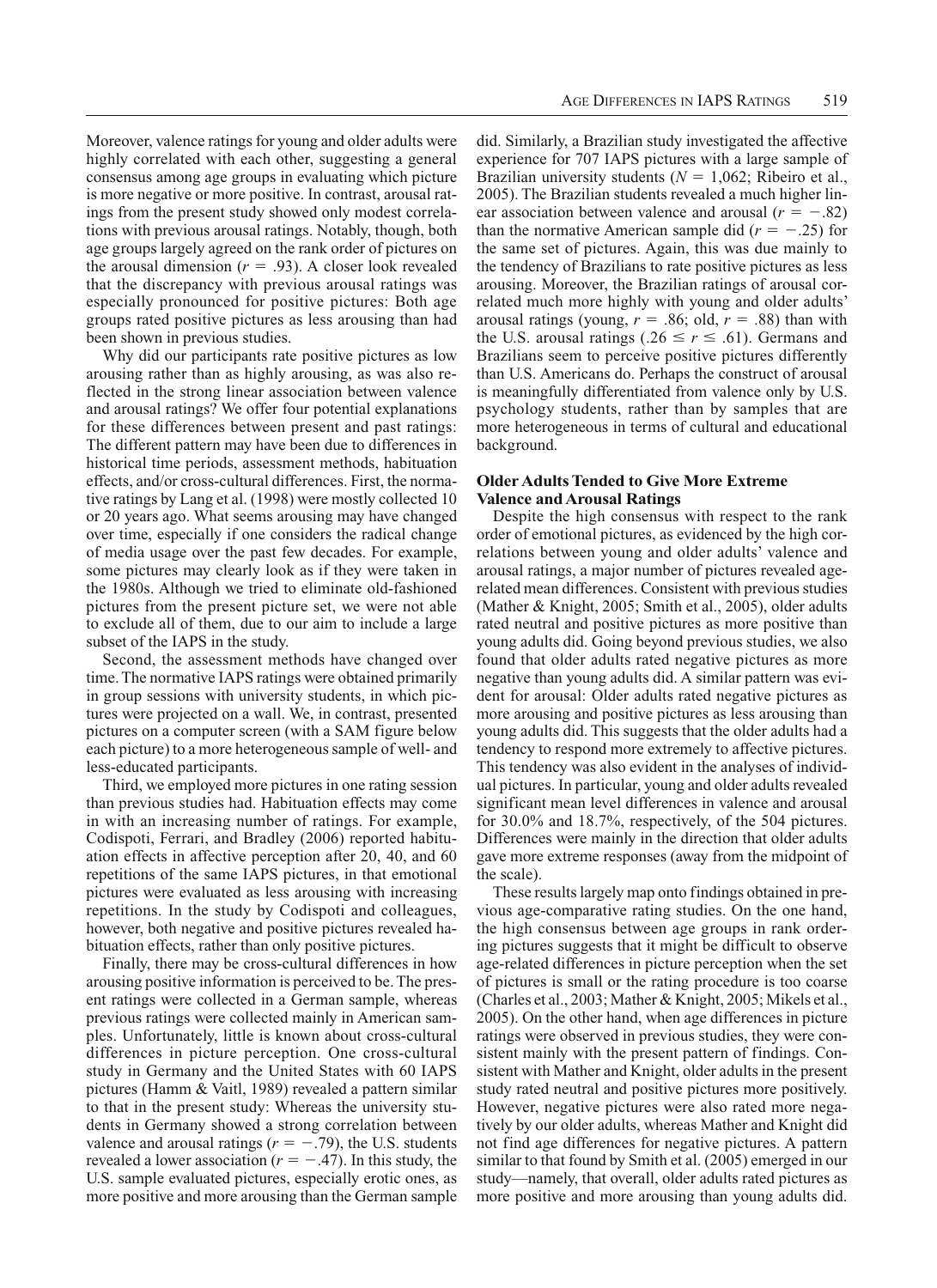However, our obtained effect was moderated by a strong interaction with valence category. Finally, consistent with Backs et al. (2005), the relationship between valence and arousal was less quadratic and more linear for older adults than for young adults.

One possible explanation for the less pronounced differentiation between valence and arousal in older adults might be a dedifferentiation of the emotional space with age. In the domain of intellectual functioning, life span researchers have already provided theoretical and empirical evidence for a dedifferentiation (i.e., increase in covariation) of intellectual abilities in old age (e.g., Baltes, Lindenberger, & Staudinger, 2006; Li et al., 2004). There is some initial evidence for a similar age-related pattern in emotional functioning (Labouvie-Vief & Marquez, 2004). For example, Labouvie-Vief, DeVoe, and Bulka (1989) examined age differences in emotional understanding (i.e., the differentiated way in which people talk about emotional events). Levels of emotional understanding increase continuously from adolescence to midlife but decline thereafter. However, more research is necessary to uncover life span changes in the structure of emotion and emotional processing.

### **Memorability Scores for Individual Pictures**

Our follow-up analyses on the relation of valence and arousal to memorability indicate that age differences in affective picture perception need to be taken into account when memory for emotional pictures is studied. Consistent with the literature on age-related memory for emotional information (e.g., Charles et al., 2003; Grühn et al., 2007), the more negative a picture, the better it was remembered by young adults, whereas there was no memory advantage for negative pictures in older adults. Our study suggests that this pattern might, in part, be due to the fact that older adults perceive negative pictures as more arousing. We found that arousal is somewhat beneficial to young adults' memory, although the effect disappeared after partialing out valence. In contrast, arousal appears to be harmful to older adults' memory, especially after partialing out valence. Thus, older adults may have difficulties remembering negative pictures mainly because of their highly arousing nature.

#### **Summary and Conclusion**

The present study revealed consistencies with previous rating studies of the IAPS and provides information about age-related differences in affective picture ratings. Whereas ratings of valence were highly consistent with previous ratings and across young and older adults, both age groups rated positive pictures as substantially less arousing than was found in previous studies. Consequently, valence and arousal ratings were more strongly correlated in this study than in previous studies and formed a linear, rather than a U-shaped, relationship. This linear association was especially pronounced in older adults, which was due to the older adults' tendency to rate positive pictures as much less arousing than the young adults did. Overall, older adults tended to give more extreme valence and arousal ratings to the pictures.

To conclude, our data provide a useful source for selecting age-matched IAPS pictures for future aging-oriented research. Although a substantial number of pictures showed differences between young and older adults' valence and arousal ratings, many pictures did not. From the set of 504 pictures, approximately two thirds revealed no age-related differences. Thus, there is a large pool of ageinvariant images to draw from. This will allow researchers to select pictures that are matched on valence and arousal across young and older adults for future studies.

#### **AUTHOR NOTE**

We are grateful to Paul B. Baltes for initiating and supporting this study and to Corinna Fink, Nicole Haag, Anna Katharina Ludwig, Christine Ortbandt, Maja Wiest, and Peter Paul Zurek for their assistance in recruitment and data collection. Correspondence concerning this article should be addressed to D. Grühn, FPSE–Psychology, University of Geneva, Uni-Mail, 1211 Geneva 4, Switzerland, or to S. Scheibe, Department of Psychology, Stanford University, Stanford, CA 94305 (e-mail: daniel.gruehn@pse.unige.ch or scheibe@stanford.edu).

#### **REFERENCES**

- Backs, R. W., da Silva, S. P., & Han, K. (2005). A comparison of younger and older adults' Self-Assessment Manikin ratings of affective pictures. *Experimental Aging Research*, **31**, 421-440.
- Baltes, P. B., Lindenberger, U., & Staudinger, U. M. (2006). Lifespan theory in developmental psychology. In W. Damon & R. M. Lerner (Eds.), *Handbook of child psychology: Vol. 1. Theoretical models of human development* (6th ed., pp. 569-664). Hoboken, NJ: Wiley.
- BLANCHARD-FIELDS, F. (2005). Introduction to the special section on emotion–cognition interactions and the aging mind. *Psychology & Aging*, **20**, 539-541.
- Carstensen, L. L., & Mikels, J. A. (2005). At the intersection of emotion and cognition: Aging and the positivity effect. *Current Directions in Psychological Science*, **14**, 117-121.
- Carstensen, L. L., Pasupathi, M., Mayr, U., & Nesselroade, J. R. (2000). Emotional experience in everyday life across the adult life span. *Journal of Personality & Social Psychology*, **79**, 644-655.
- Charles, S. T., Mather, M., & Carstensen, L. L. (2003). Aging and emotional memory: The forgettable nature of negative images for older adults. *Journal of Experimental Psychology: General*, **132**, 310-324.
- Codispoti, M., Ferrari, V., & Bradley, M. M. (2006). Repetitive picture processing: Autonomic and cortical correlates. *Brain Research*, **1068**, 213-220.
- Gross, J. J., Carstensen, L. L., Pasupathi, M., Tsai, J., Skorpen, C. G., & Hsu, A. Y. C. (1997). Emotion and aging: Experience, expression, and control. *Psychology & Aging*, **12**, 590-599.
- GRÜHN, D., SCHEIBE, S., & BALTES, P. B. (2007). Reduced negativity effect in older adults' memory for emotional pictures: The heterogeneity– homogeneity list paradigm. *Psychology & Aging*, **22**, 644-649.
- HAMM, A. O., & VAITL, D. (1989). Multidimensionale Analyse affektiver visueller Stimuli: Eine transkulturelle Untersuchung [Multidimensional analysis of affective visual stimuli: A cross-cultural study]. *Psychologische Beiträge*, **31**, 125-143.
- Ito, T. A., Cacioppo, J. T., & Lang, P. J. (1998). Eliciting affect using the International Affective Picture System: Trajectories through evaluative space. *Personality & Social Psychology Bulletin*, **24**, 855-879.
- Kunzmann, U., & Grühn, D. (2005). Age differences in emotional reactivity: The sample case of sadness. *Psychology & Aging*, **20**, 47-59.
- KUNZMANN, U., LITTLE, T. D., & SMITH, J. (2000). Is age-related stability of subjective well-being a paradox? Cross-sectional and longitudinal evidence from the Berlin Aging Study. *Psychology & Aging*, **15**, 511-526.
- Labouvie-Vief, G., DeVoe, M., & Bulka, D. (1989). Speaking about feelings: Conceptions of emotion across the life span. *Psychology & Aging*, **4**, 425-437.